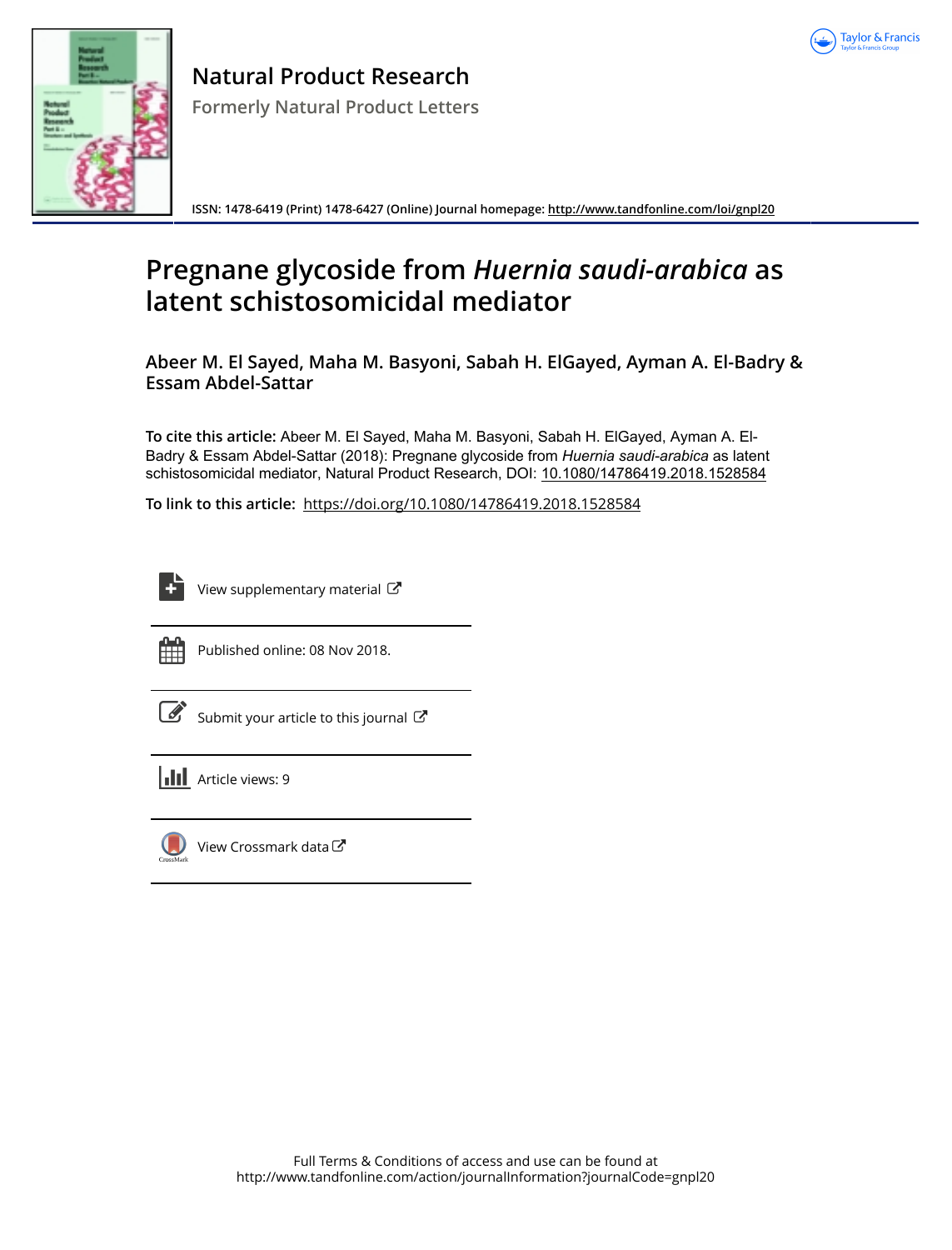#### SHORT COMMUNICATION



Check for updates

# Pregnane glycoside from Huernia saudi-arabica as latent schistosomicidal mediator

Abeer M. El Sayed<sup>a</sup>, Maha M. Basyoni<sup>b</sup>, Sabah H. ElGayed<sup>a</sup>, Ayman A. El-Badry<sup>b,c</sup> **and Essam Abdel-Sattara** 

<sup>a</sup>Pharmacognosy Department, Faculty of Pharmacy, Cairo University, Giza, Egypt; <sup>b</sup>Medical Parasitology Department, Kasr Al-Ainy Faculty of Medicine, Cairo University, Giza, Egypt; c Microbiology Department-Medical Parasitology Section, Faculty of Medicine, Imam Abdulrahman Bin Faisal University, Dammam, Saudi Arabia

#### ABSTRACT

Development of a novel agent for control of schistosomiasis is a mandate. In-vitro anti-schistosomal activity of the aerial parts of Huernia saudi-arabica were examined. Chromatographic investigations of the ethanol extract (EE) were afforded three compounds. Pregnane glycoside (CI)  $12-\beta-p$ -hydroxy-benzoyl-20-O-acetyl-boucerin-3-O- $\beta$ -D-glucopyranosyl-(1--4)- $\beta$ -D-cymaropyranosyl-(1--4)- $\beta$ -Dcymaropyranoside, in addition to two flavonoids (CII) luteolin-4'-O- $\beta$ -D-neohesperidoside and (CIII)quercetin-3-rutinoside were recognized via spectral analysis. The schistosomicidal effects were evaluated using scanning electron microscope (SEM). In-vitro bioassays on the viability (mobility, morphological changes and mortality) of Schistosoma mansoni adults, cercariae, miracidia and eggs at different concentrations 2.5, 5, 12.5, 25 and 50  $\mu$ g/ml of EE and 2.6, 5.2, 13, 26 and 52  $\mu$ M of CI in incubation times 1,2,4,6,12hrs were carried out. EE and CI evidenced in-vitro anti-schistosomal activity with a dose and incubation time-dependent fashion. The effect of EE and CI was evident by the topography damage showed by SEM. EE proved moderate in-vitro cytotoxicity with  $IC_{50}$  of 8.48  $\mu$ g/ml.



#### ARTICLE HISTORY

Received 28 March 2018 Accepted 22 September 2018

#### **KEYWORDS**

Schistosoma mansoni; Huernia saudi-arabica; pregnane glycoside; SEM; cytotoxicity

CONTACT Abeer M. El Sayed albd\_abeer@yahoo.com; abeer.ali@pharma.cu.edu.eg Supplemental data for this article can be accessed at <https://doi.org/10.1080/14786419.2018.1528584>. 2018 Informa UK Limited, trading as Taylor & Francis Group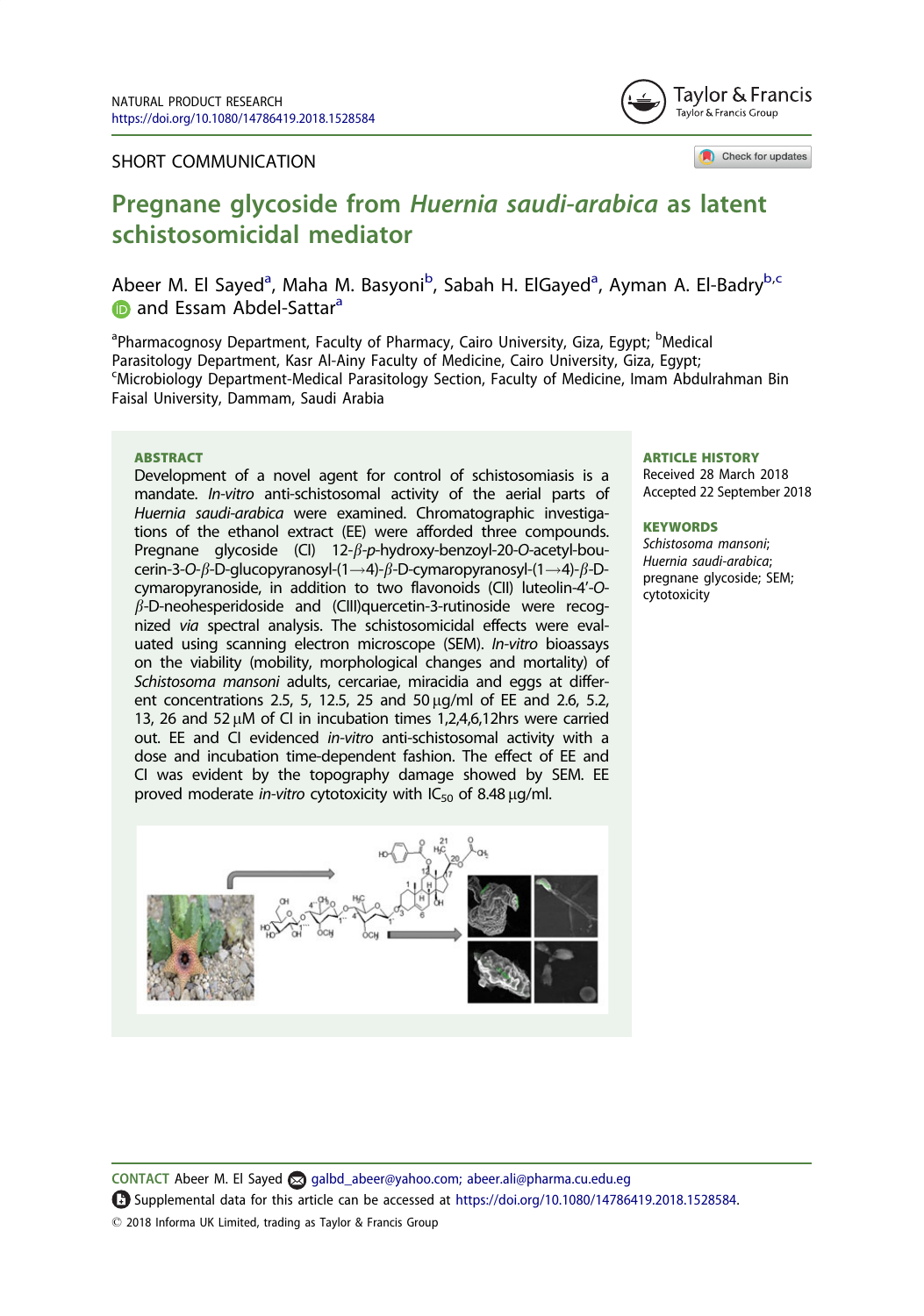# <span id="page-2-0"></span>1. Introduction

Praziquantel (PZQ) is used as the chief means of schistosomiasis control as no effective vaccine is available yet (Hotez et al. [2007](#page-6-0)). Being the only available drug in use may potentially lead to the development of resistance (Doenhoff et al. [2008](#page-5-0)). Moreover, PZQ is not effective against immature (juvenile) Schistosoma (schistosomula) and also, does not prevent re-infection (Hagan et al. [2000\)](#page-5-0). Schistosomiasis control strategies generally depend on chemotherapy; worthily searching for a drug that also cause death of eggs or miracidia to interrupt Schistosoma life cycle will be of great value. To explore new anti-schistosomal drugs that are effective against mammalian stages; schistosomula, juvenile and adult worms of S. mansoni and aquatic stages; miracidia, cercariae besides eggs are frequently used in screening through in-vitro studies (Keiser [2010](#page-6-0)). Schistosomicidal activity of ginger and Nigella sativa were examined by Mostafa et al. [\(2011\)](#page-6-0) and Mohamed et al. ([2005](#page-6-0)), respectively. Rodolpho et al. ([2010](#page-6-0)) assessed the inhibitory effect of crude extract of Harpagophytum procumbens in removing eggs during infection by S.mansoni. Huernia (Asclepiadaceae) includes about 70 species which are distributed in the tropical part of the world, South Africa and Saudi Arabia. Several members of the genus Huernia have initiate medicinal uses in the treatment of rheumatism, diabetes, leprosy and as antiseptics and disinfectants. Huernia Sp.Nov.aff.Boleana has been used as antidiabetic (Alzahrani et al. [2015](#page-5-0)), anti-inflammatory and for wound healing (Hamam et al. [2018](#page-5-0)). Previous studies on plants including the genus Huernia have reported the isolation of several pregnane glycosides or their esters, some showed anti-tumor activity (Knowles et al. [2000](#page-6-0)). Consequently, in the current study we report for the first time the anti-schistosomal activity of H. saudi-arabica.

## 2. Results and discussion

### 2.1. Isolation and identification of the isolated compounds

Column chromatographic fractionation of the chloroform fraction of the ethanol extract of aerial parts of Huernia saudi-arabica allowed the isolation of three compounds (CI-CIII) (Figure S1) which were characterized through their physicochemical and spectral data (Tables S1–S2).

Compound I (CI) was obtained as a white amorphous powder (10 mg). The  $^1$ H and<sup>13</sup>CNMR data (Table S1) revealed the presence of three anomeric protons  $\delta_H$  4.83, 4.66, 4.44 and carbon signals at  $\delta_{\rm c}$ 97.3, 101.2, 106.5 respectively, suggesting the presence a trisaccharide glycoside consisting of two cymarose and one glucose units. The <sup>1</sup>HNMR spectrum showed the presence  $p$ -hydroxybenzoic and acetyl moieties attached to C-12 and C-20 of the aglycone, respectively (Table S1). This finding was confirmed by comparing the spectral data of CI with those reported in the literature (Al-Massarani et al. [2012](#page-5-0)). Therefore, the aglycone of CI was deduced as 12-O-p-hydroxybenzoyl-20-O-acetyl boucerin. Based on the mentioned data (Table S1), the structure of CI was tentatively identified as  $12-\beta-p$ -hydroxybenzoyl-20-O-acetylboucerin-3-O- $\beta$ -Dglucopyranosyl-(1-4)- $\beta$ -D-cymaropyranosyl-(1-4)- $\beta$ -D-cymaropyranoside, which reported here for the first time from H. saudi-arabica.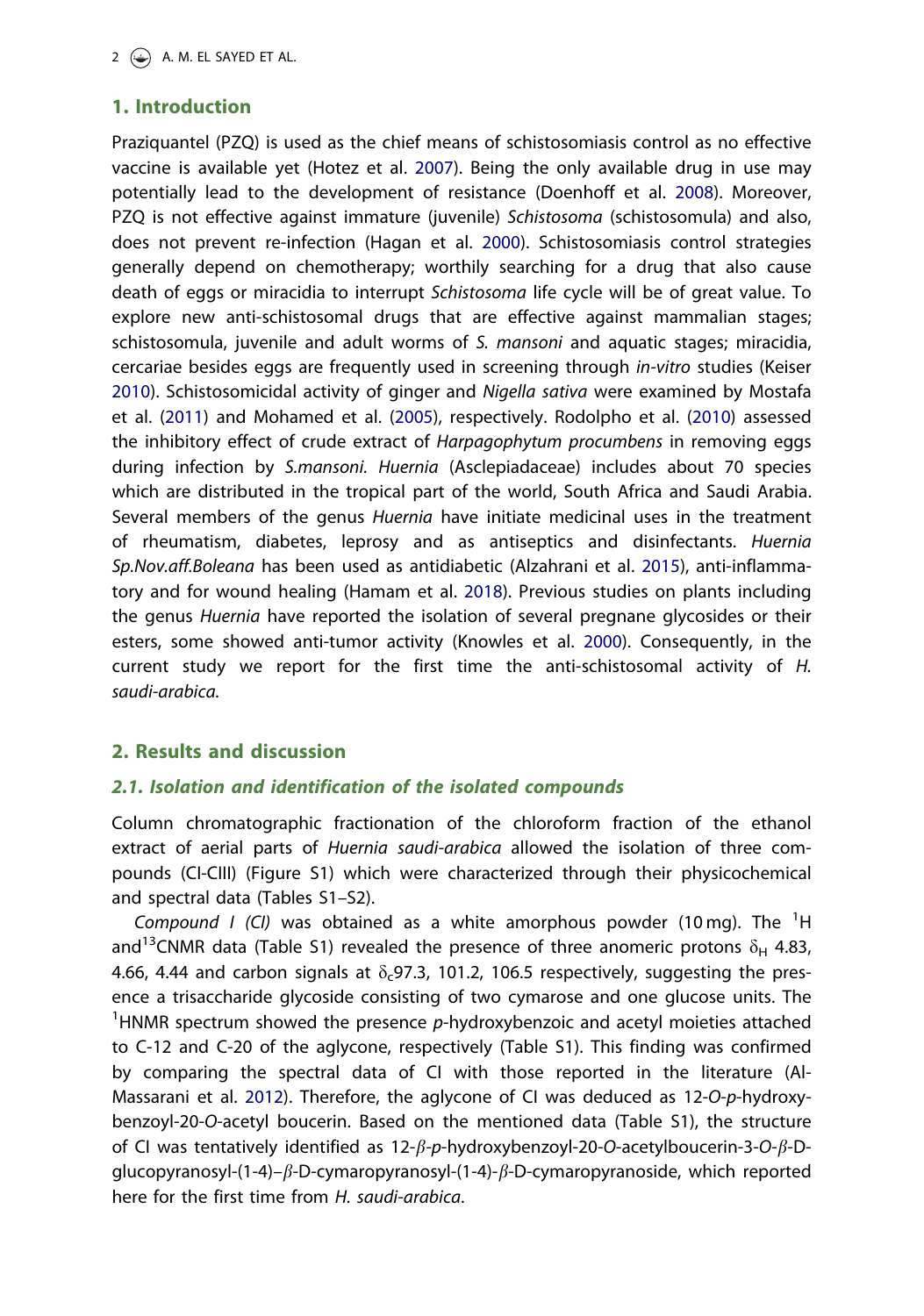<span id="page-3-0"></span>Compound II (CII) give positive Molisch's test indicating its glycosidal nature. <sup>1</sup>HNMR spectrum showed hydroxylation pattern of a flavone skeleton. The identity of sugar moiety was determined to be  $\beta$ -D-glucose and  $\alpha$ -L-rhamnose(Table S2). These data along with literature reported by Ko et al. [\(2002\)](#page-6-0) confirmed the structure of CII as luteolin-4-O- $\alpha$ -L-rhamnosyl-(1-2)- $\beta$ -D-glucopyranoside), this is the first report from H.saudi-arabica.

Compound III (CIII): Comparison of spectral data  $(^1H$  and  $^{13}$ CNMR)(Table S2) of CIII with those reported in literature indicated a quercetin skeleton with two sugar moieties(Kim et al. [2005\)](#page-6-0). Based on these data, and by comparison to the published data CIII could be identified as quercetin-3-rutinoside (rutin),which is the first in H.saudi-arabica.

Several members of family Asclepiadaceae are reported to be rich in pregnanes and pregnane glycosides (Abdel-Sattar et al. [2002\)](#page-5-0), which are drawing much attention in recent years due to their antitumor (Leo et al. [2005\)](#page-6-0), antitrypanosomal activity (Abdel-Sattar et al. [2009\)](#page-5-0). So, the total ethanol extract and the pregnane glycoside CI were subjected for investigation of their supposed anthelmintic (Anti-bilharizal) activity as an attempt to shed light on the schistomocidal effect of the aerial part of H.saudi-arabica and its steroidal pregnane phytochemical.

#### 2.2. In-vitro anti-schistosomal activity

Ethanol extract (EE) of H. saudi-arabica and its isolated component CI; pregnane glycoside (Figure S1) showed in-vitro anti-schistosomal activity against all tested stages (eggs, cercariae, miracidia and adults) (Tables S3–S6) with a dose response patterns (Figure S2 A–D, Tables S3–S6). The earlier significant adulticidal response (100%) was achieved at 1h at 25  $\mu$ g/ml of the ethanol extract (EE) and 52  $\mu$ M of pregnane glycoside (CI)(Figure S2A,Table S3). While the earlier significant cercaricidal response (100%) was achieved at a dose of 25  $\mu q$ /ml, 26  $\mu$ M for (EE) and (CI), respectively at 3 h (Figure S2B, Table S4). The significant prior responses (100%) of both (EE) and (CI) of H. saudi-arab $ica$  on miracidia were at concentrations of 25  $\mu q/ml$ , 26  $\mu M$  respectively and reported at1/2h (Figure S2 C, Table S5). The earliest significant inhibition of egg hatching was achieved at a dose of 50  $\mu$ g/ml and 52  $\mu$ M of (EE) and (CI) respectively at 1/2 h (FigureS2 D, Table S6). The minimum concentration as low as  $2.5 \mu q/ml$  and  $2.6 \mu M$  of both (EE) and (CI) was enough to kill 100% of tested adults, cercariae and miracidia after 24, 6 and 4 hr, respectively and 25  $\mu$ g/ml of (EE) and 52  $\mu$ M of (CI) was enough to inhibit hatching of 100% of eggs after 1.5 hr (Table S6). Extract of Dryopteris filixmas, Tanacetum vulgare, Juglans nigra and Syzygium aromaticum were displayed robust antischistosomal at minimum actual concentration of  $50 \mu q/ml$  after 24 hours. Allium sativum proved to be the most potent one by a 27.6 and 21.7% reduction in worm burden (Metwally [2015](#page-6-0)). Where, ethanol extract of H.saudi-arabia and the pregnane glycoside were exerted an adulticidal activity with a concentration 25  $\mu$ g/ml and 50  $\mu$ M after one hr exposure, respectively. While the minimum concentrations for both was  $2.5 \mu$ g/ml,  $2.6 \mu$ M after 24 hr exposure respectively. As a result we can acclaim the ethanol extract and the pregnane glycoside as a latent schistosomicidal mediator.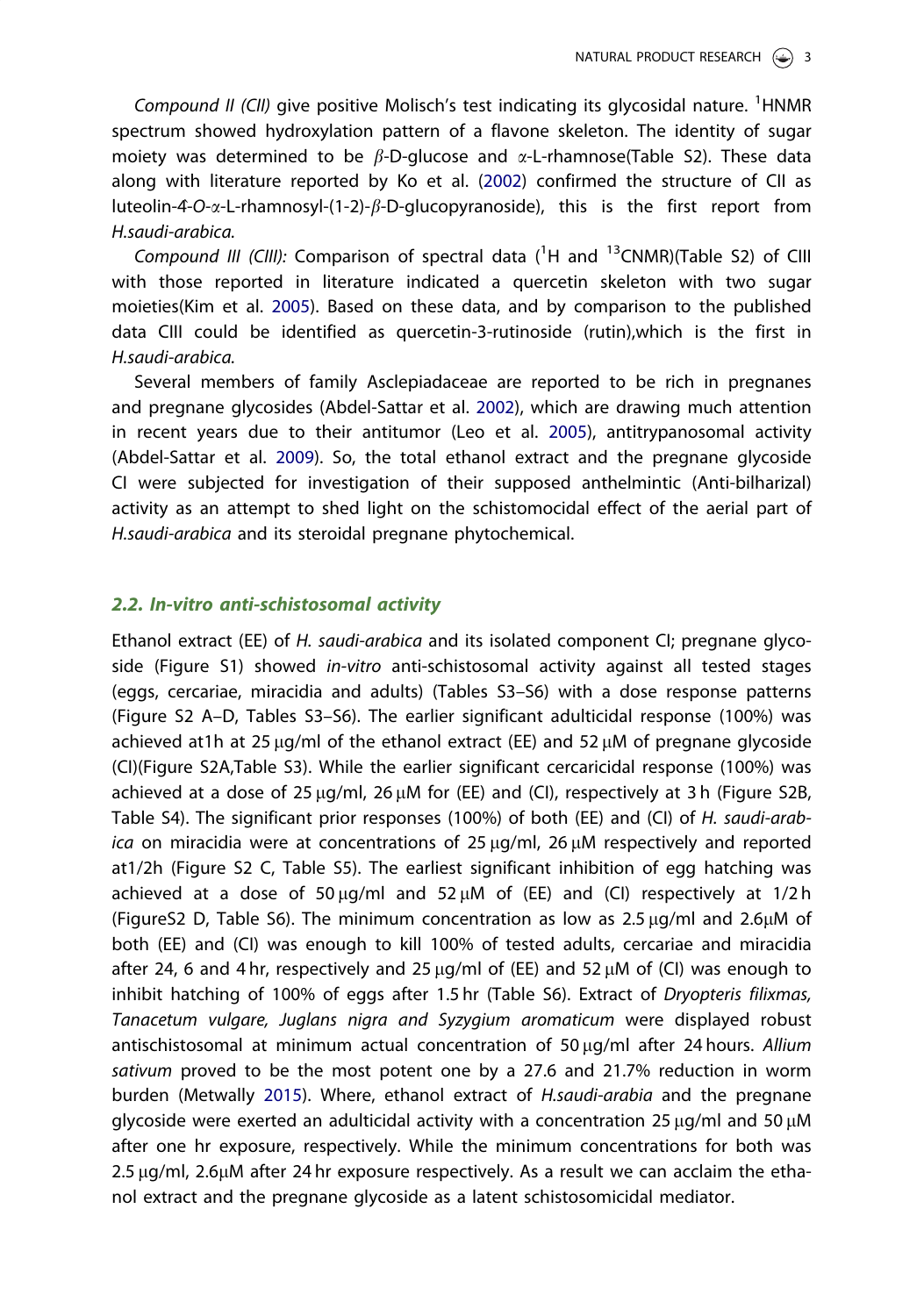#### <span id="page-4-0"></span>2.3. Scanning electron microscopy (SEM)

SEM was a useful tool (Irie et al. [1989](#page-6-0)) to evaluate surface changes of the studied stages of the parasite up on exposure to *H.saudi-arabica* plant extract. The damage effect of the plant extract and its components was evident by the topography damage of studied stages using SEM (Figures S3–S7). The weak and damaged tegumental surfaces of the treated worms facilitates their attack by the host immune cells and deprive them from nutrients, furthermore tegument damage of the adult worm due to any drug or extract would allow the drug to penetrate to deeper-lying tissues and cause serious consequences (Xiao et al. [2010\)](#page-6-0). The tegument is a major target for antischistosomal drugs (Van Hellemond et al. [2006](#page-6-0)) where most of them act by damaging the worm tegument (Keiser [2010](#page-6-0)). SEM of S. mansoni adult male showing morphological changes of the male worms after 24 hrs exposure to mixture of 2.5ug/ml and  $2.6 \mu$ M of EE and CI, respectively. Tegumental structures were heavily disturbed, oedematous with reduced numbers of tubercles and spines, among them multiple perforations (arrows) seen clearly in Figure S3: (A, B1, B2&B3). Where, the female worms evidenced tegument shrunken, oedematous with numerous small protuberances. Multiple wide holes (arrows) are clearly evident at the region of the oral and ventral suckers which appear deformed (Figure S4, A&B). Deep grooves appear at the area of the retracted ventral sucker with loss of the tyre-like appearance (Figure S4, C&D). Erosions of the tegument are seen clearly in (E). Furthermore, S.mansoni cercariae after  $4 \text{ hrs}$  exposure to12.5 $\mu$ g/ml, 13  $\mu$ M of mixture of both EE and CI, respectively presented changes in both body and tail were visible in the form of shrinkage and thickening of the tegument clearly seen in Figure S5:A&B. Moreover, S.mansoni miracidium (Figure S6) 2 hrs after exposure to  $5 \mu g/ml$  and  $5.2 \mu M$  mixture of both EE and CI offered swellings, vesiculation, formation of blebs that completely masking the ciliated surface with preservation of the apical cone. While, ova exposed to  $25 \mu g/ml$  and  $26 \mu$ M of mixture of both EE and CI for 2 hrs exhibited elongation with shrinkage of the shell clearly seen in Figure S7A. There is complete loss of the microspecules-like chitinous minute projections of the egg shell surface that is clearly seen in Figure S7 D.

### 2.4. In-vitro screening for cytotoxic activity

The ethanol extract of aerial parts of H.saudi-arabica exhibited specific and significant effects on the viability of the tested human cancer cell lines.  $IC_{50}$  was calculated as14.8  $\mu$ g/ml, 8.48  $\mu$ g/ml and 24.1  $\mu$ g/ml on HEPG2, MCF7 and CACO2cell lines, respectively, which were comparable to doxorubicin (Leo et al. [2005](#page-6-0)) (Table S7–S8). Almehdar et al. ([2012](#page-5-0)) proved in vitro cytotoxic effect of Huernia sp. Nov. Aff. Boleana Gilb. against MCF7(breast), HELA(cervix), HEPG2 (Liver) cancer cell line, and HFB4 (normal melanocytes) with  $IC_{50}$  30.0,30.4,12.5and 30.5  $\mu$ g/ml, respectively.

### 3. Conclusion

The present in-vitro study revealed that adults, cercariae and miracidia stages of S.mansoni were efficiently paralyzed and killed as well as their eggs hatching was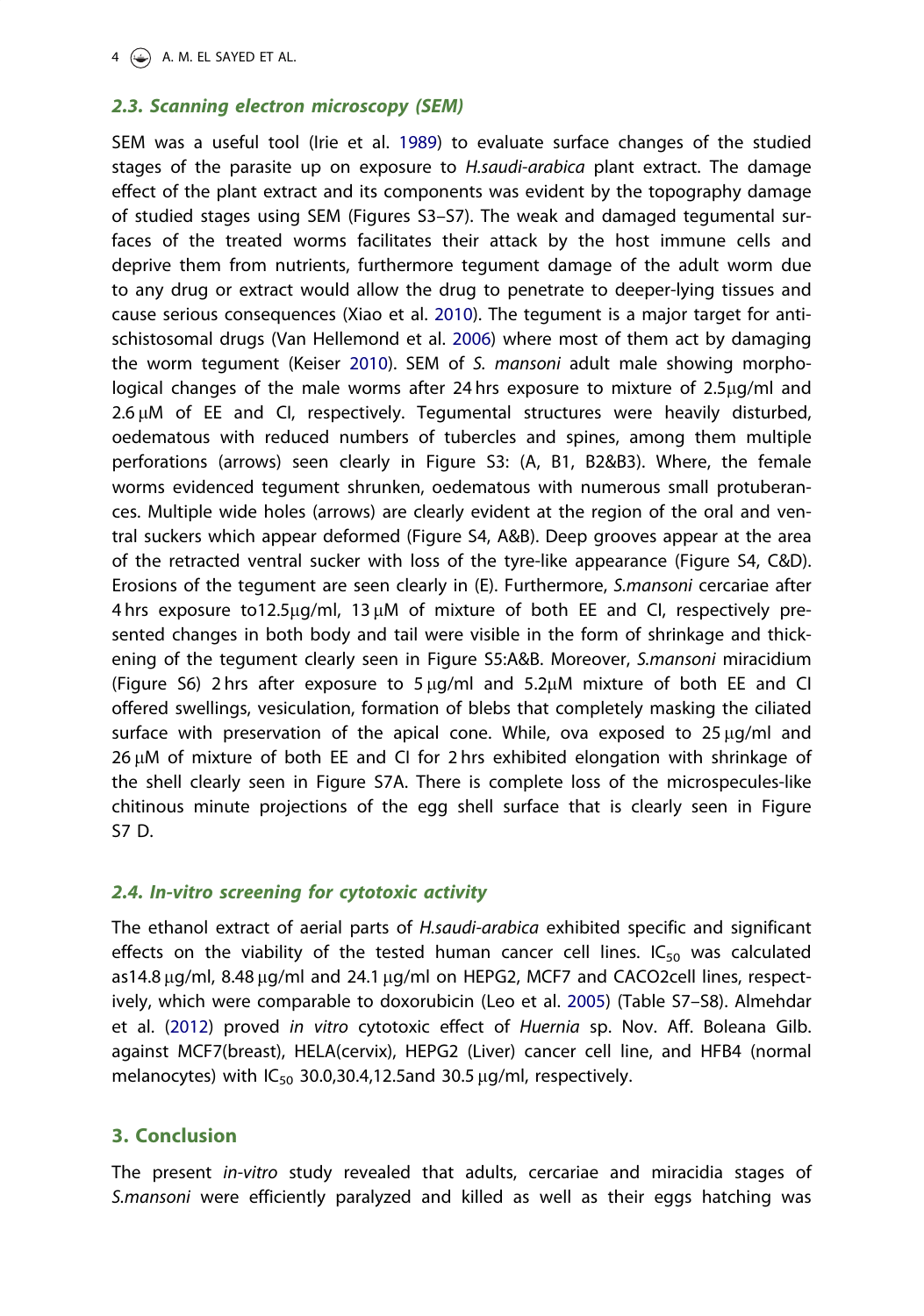<span id="page-5-0"></span>inhibited using both EE and CI in a concentration-dependent fashion as the intensity of response increased with the concentration of the drug and the length of incubation time. We can recommend that the anti-bilharzias effect prevailed by the ethanol extract of H.saudi-arabica could be attributed to its pregnane glycoside content. Moreover, the ethanol extract exhibits potent anti-schistosomal activity than the isolate which, may explained by the synergistic effects of its constituents. The ethanol extract (EE) shows alike adulticidal effect as the (CI) within half dose. Furthermore, EE and CI exerted similar cercaricidal, miracidicidal response within the same dose and time of exposure. Significant inhibition of egg hatching was achieved comparably from both tested samples. The ethanol extract of H.saudi-arabica shows moderate cytotoxic effect especially on breast and liver carcinoma cell line (IC<sub>50</sub> 8.488 and 14.84  $\mu$ g/ml) compared to doxorubicin, respectively.

#### Disclosure statement

The authors declare that they have no competing interests.

#### Acknowledgements

Authors would like to thank Dr. Nahid Wally, College of Science, King Abdelaziz University, Jeddah, Saudi Arabia who kindly identified Huernia saudi-arabica plant.

#### **ORCID**

Ayman A. El-Badry http://orcid.org/0000-0002-9673-2622

#### References

- Abdel-Sattar E, Meselhy MR, Al-Yahya MA. [2002](#page-3-0). New oxypregnane glycosides from Caralluma penicillata. Planta Med. 68(5):430–434.
- Abdel-Sattar E, Shehab NG, Ichino C, Kiyohara H, Ishiyama A, Otoguro K, Omura S, Yamada H. [2009](#page-3-0). Antitrypanosomal activity of some pregnane glycosides isolated from Caralluma species. Phytomedicine. 16(6–7):659–664.
- Al-Massarani SM, Bertrand S, Nievergelt A, El-Shafae AM, Al-Howiriny TA, Al-Musayeib NM, Cuendet M, Wolfender J-L. [2012.](#page-2-0) Acylated pregnane glycosides from Caralluma sinaica. Phytochemistry. 79:129–140. doi: [10.1016/j.phytochem.2012.04.003.](https://doi.org/10.1016/j.phytochem.2012.04.003)
- Almehdar H, Abdallah HM, Osman AMM, Abdel Sattar E. [2012.](#page-4-0) In vitro cytotoxic screening of selected Saudi medicinal plants. J Nat Med. 66(2):406–412. doi: [10.1007/s11418-011-0589-8](https://doi.org/10.1007/s11418-011-0589-8).
- Alzahrani SO, Alwagdani AM, Alotaibi AM, Hamaidi GM, Nasr A, Al-Remawi M, Gouda YG, Mohamed KM. [2015](#page-2-0). Study of the antidiabetic activity of Huernia Sp.Nov, aff.Boleana growing in high altitude areas of southwest Saudi Arabia. Ann Biol Sci. 3(4):15–20.
- Doenhoff M, Cioli D, Utzinger J. [2008.](#page-2-0) Praziquantel: mechanisms of action, resistance and new derivatives for schistosomiasis. Curr Opin Infect Dis. 21(6):659–667.
- Hagan P, Doenhoff RA, Wilson M, Al-Sherbiny M, Bergquist R. [2000.](#page-2-0) Schistosomiasis vaccines: a response to a devils' advocate's view. Parasitol Today (Regul Ed). 16(8):322–323.
- Hamam F, Eldalo A, Abdallah Q, Al-Deeb I, Alzahrani S, Alwagdani A, Alotaibi A, Nasr AR, Gouda Y, Mohamed K. [2018](#page-2-0). Pharmacological activities of a novel plant species, Huernia Sp. Nov. aff.